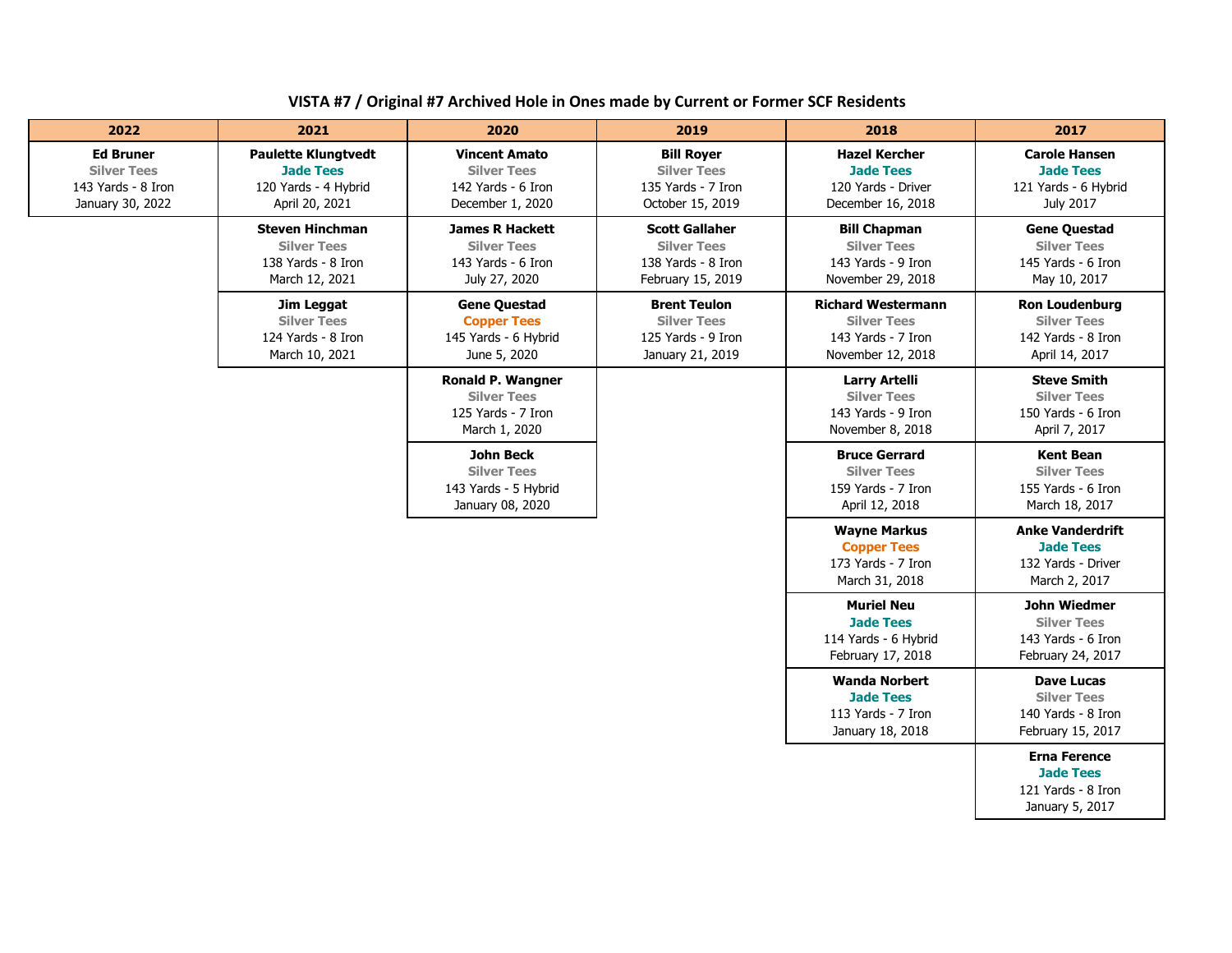## **VISTA #7 / Original #7 Archived Hole in Ones made by Current or Former SCF Residents**

| 2016                                                                                     | 2015                                                                                 | 2014                                                                                 | 2013                                                                                 | 2012                                                                                | 2011                                                                                   |
|------------------------------------------------------------------------------------------|--------------------------------------------------------------------------------------|--------------------------------------------------------------------------------------|--------------------------------------------------------------------------------------|-------------------------------------------------------------------------------------|----------------------------------------------------------------------------------------|
| <b>Robert Rodgers</b><br><b>Silver Tees</b><br>136 Yards - 6 Hybrid<br>December 29, 2016 | <b>Steve Marchesi</b><br><b>Copper Tees</b><br>183 Yards - 4 Hybrid<br>July 15, 2015 | <b>Tom Boden</b><br><b>Silver Tees</b><br>138 Yards - 8 Iron<br>April 23, 2014       | <b>Bob Dinneen</b><br><b>Silver Tees</b><br>139 Yards - 8 Iron<br>November 30, 2013  | <b>Clair Ford</b><br><b>Silver Tees</b><br>136 Yards - 7 Iron<br>December 28, 2012  | <b>Anke Vanderdrift</b><br><b>Jade Tees</b><br>121 Yards - Driver<br>November 26, 2011 |
| <b>Ronald Roby</b><br><b>Silver Tees</b><br>138 Yards - 7 Iron<br>November 5, 2016       | <b>John Burns</b><br><b>Silver Tees</b><br>143 Yards - 7 Iron<br>June 22, 2015       | <b>Henri de Moissac</b><br><b>Silver Tees</b><br>130 Yards - 9 Iron<br>March 1, 2014 | <b>Paul Bolhous</b><br><b>Black Tees</b><br>189 Yards - 5 Wood<br>September 12, 2013 | <b>Debbie Questad</b><br><b>Jade Tees</b><br>114 Yards - 6 Hybrid<br>March 30, 2012 | <b>Carole Hansen</b><br><b>Jade Tees</b><br>121 Yards - 6 Hybrid<br>April 21, 2011     |
| <b>Karen Moorhead</b><br><b>Jade Tees</b><br>112 Yards - 5 Hybrid<br>May 12, 2016        | Jim Johnson<br><b>Silver Tees</b><br>143 Yards - 5 Iron<br>April 29, 2015            | <b>Margaret Timmons</b><br><b>Jade Tees</b><br>121 Yards - 5 Wood<br>January 5, 2014 | <b>Charlie McGoven</b><br><b>Silver Tees</b><br>146 Yards - 6 Iron<br>June 1, 2013   |                                                                                     | <b>Keith Eccles</b><br><b>Copper Tees</b><br>170 Yards - 6 Iron<br>March 22, 2011      |
| <b>Neil Johnson</b><br><b>Silver Tees</b><br>155 Yards - 7 Iron<br>April 7, 2016         | <b>Bruce Belanger</b><br><b>Silver Tees</b><br>146 Yards - 6 Iron<br>April 13, 2015  |                                                                                      | <b>Steve Badger</b><br><b>Silver Tees</b><br>143 Yards - 8 Iron<br>February 22, 2013 |                                                                                     |                                                                                        |
| <b>Barbara Polhemus</b><br><b>Jade Tees</b><br>128 Yards - 7 Wood<br>May 14, 2016        | <b>Ellen Nicolato</b><br><b>Jade Tees</b><br>121 Yards - 7 Wood<br>April 12, 2015    |                                                                                      |                                                                                      |                                                                                     |                                                                                        |
| <b>Randy Krall</b><br><b>Silver Tees</b><br>146 Yards - 7 Iron<br>January 17, 2016       | <b>Keith Eccles</b><br><b>Silver Tees</b><br>145 Yards - 7 Iron<br>April 2, 2015     |                                                                                      |                                                                                      |                                                                                     |                                                                                        |
|                                                                                          | Mo Bryan<br><b>Silver Tees</b><br>143 Yards - 7 Iron<br>February 20, 2015            |                                                                                      |                                                                                      |                                                                                     |                                                                                        |
|                                                                                          | <b>Bob Hov</b><br><b>Silver Tees</b><br>143 Yards - 7 Iron<br>February 12, 2015      |                                                                                      |                                                                                      |                                                                                     |                                                                                        |